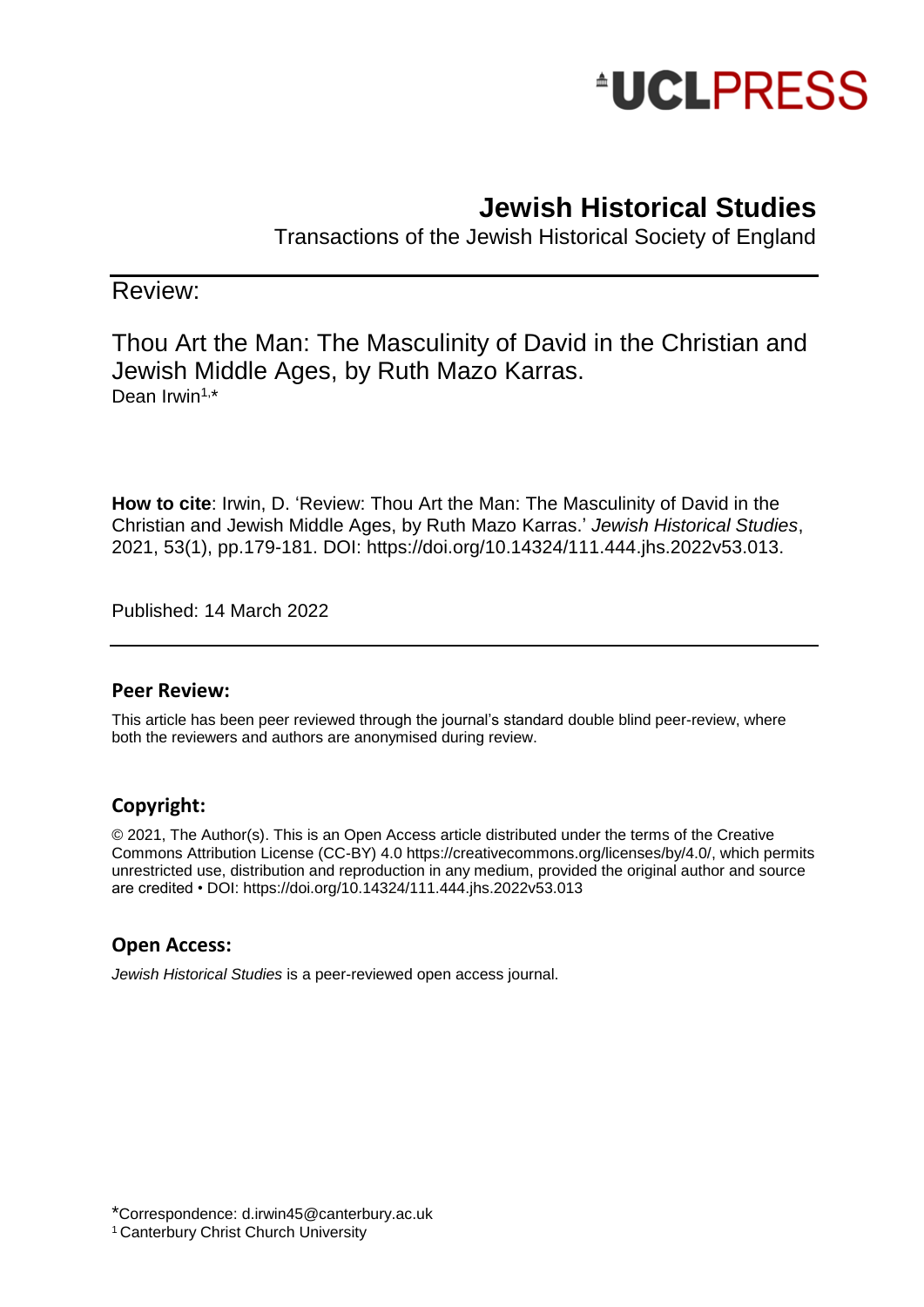## REVIEWS

*Thou Art the Man: The Masculinity of David in the Christian and Jewish Middle Ages*, Ruth Mazo Karras (Philadelphia: University of Pennsylvania Press, 2021), ISBN 978-0-8122-5302-3, pp. 368, \$59.95, 48.00£.

Well, I heard there was a secret chord, That David played to please the Lord, But you don't really care for music, do you? Leonard Cohen, *Hallelujah* (1984)

Ruth Mazo Karras opens *Thou Art the Man: The Masculinity of David in the Christian and Jewish Middle Ages* by noting that "[t]he soundtrack for this book is Leonard Cohen's 'Hallelujah'" and encourages the reader to "[g]o listen to it!" (p. xi). The song is a particularly useful starting point in approaching this study and, indeed, the opening verse quoted here, gets closer to the medieval understanding of David (who is often depicted with a harp: see Ch. 4) than many modern representations. Yet, as with Cohen's song, the story of David, as told in the Middle Ages, is full of hidden meanings which must be teased out through careful reading and broader contextualization. Equally, just as Cohen's song has been much repeated over the decades through a myriad covers, some of which differ markedly from the original, so too there were many versions of the story of David, which placed the emphasis on different aspects of the narrative according to religious, geographical, chronological, and linguistic traditions.

*Thou Art the Man* is not a study of the history, or reception, of David in the Middle Ages. Instead, he is used as an entry point to think about how contemporaries understood masculinity, and how that was shaped by David's story. Here the discrepancies in the narrative become less important because "David was not performing anything in the Middle Ages. He was a literary figure, not an agent. Rather, it was those who made use of him who were the agents" (p. 3). Karras draws out five key themes each of which was central to masculinities in the medieval period as seen through the lens of David: "physical prowess and success in warfare"; "male friendship"; "sexual relations with women"; "creativity"; and his

*Jewish Historical Studies, volume 53, 2021* 179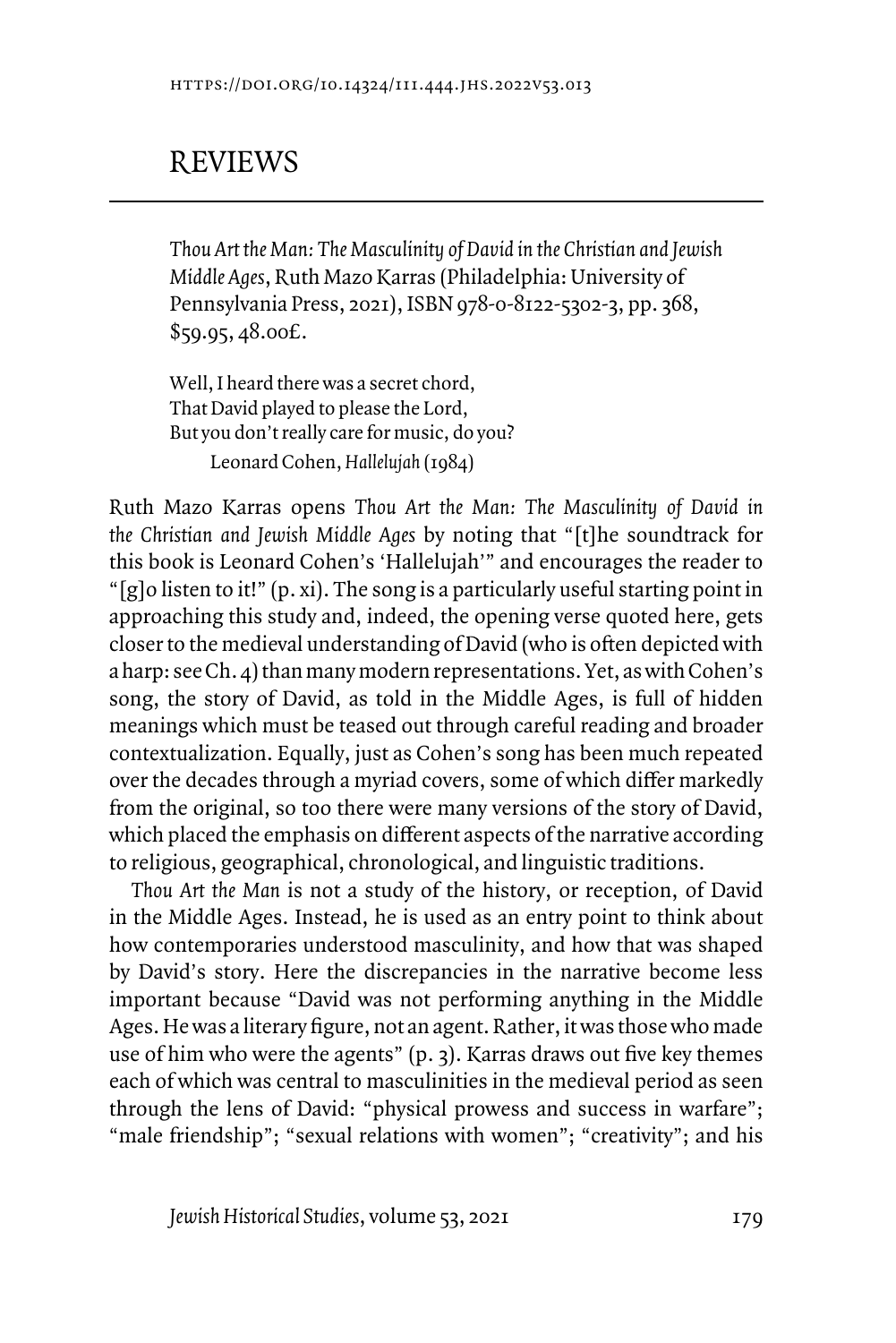role as "ancestor, founder of a dynasty". Each of these themes is central to one of the five chapters of the book.

The most overt demonstration of masculinity comes from David's struggle with Goliath and the later military success of his kingdom (Ch. 1). Here, the relevance of the story differed markedly for Jews and Christians. For Jews, who did not have an army or land to defend (much less expand), the story was an important historical reminder of God's grace and their position as the Chosen People, with his piety being emphasized in the second part of the chapter. In Christian society, David's militaristic attributes were more relevant to the present. Here too, however, the role of divine support is just as important, even if piety manifests itself in different ways. David's sexual exploits, explored in Chapter 3, in contrast, presented more difficulties for Christian commentators, particularly following the growing significance of personal penance from the thirteenth century. Unsurprisingly, David's role as a penitent rose to the fore in retellings of the story, with an increasing emphasis on Bathsheba's role as seductress, rather than David's relationship with her and his role in the death of Uriah (her husband). Conversely, it is precisely that latter point which is emphasized in the Jewish tradition. Through a feature of the Jewish legal tradition, it could be argued that David's liaison was not a sin, so it was Uriah's disobedience which needed to be punished. If David's sexual relationships could sometimes present problems for medieval audiences, the results of those encounters were more welcome through his role in founding a dynasty and perpetuating the house of David, as is explored in Chapter 5.

While military and sexual prowess are often associated with the study of masculinity, two traits which receive less attention are friendships with other men and creativity, the focus of Chapters 2 and 4 respectively. Chapter 2 takes as its starting point the complex relationship between David and Jonathan, which is aptly described as a "bromance" (p. 64) and a "buddy story par excellence" (p. 68). Whether or not there were sexual overtones to the relationship between the pair is discussed at length. Equally, in the Middle Ages, friendship could be just as ritualized and legally binding as marriage (p. 84). Moreover, unlike marriages which, at the upper levels of society at least, were often arranged, the bond between men could be much stronger. The focus of Chapter 4 is creativity, particularly through music and dance. As is demonstrated, this is how contemporaries were most likely to encounter David (p. 136). Through his perceived authorship of the psalms, and prominence in the liturgy, he was